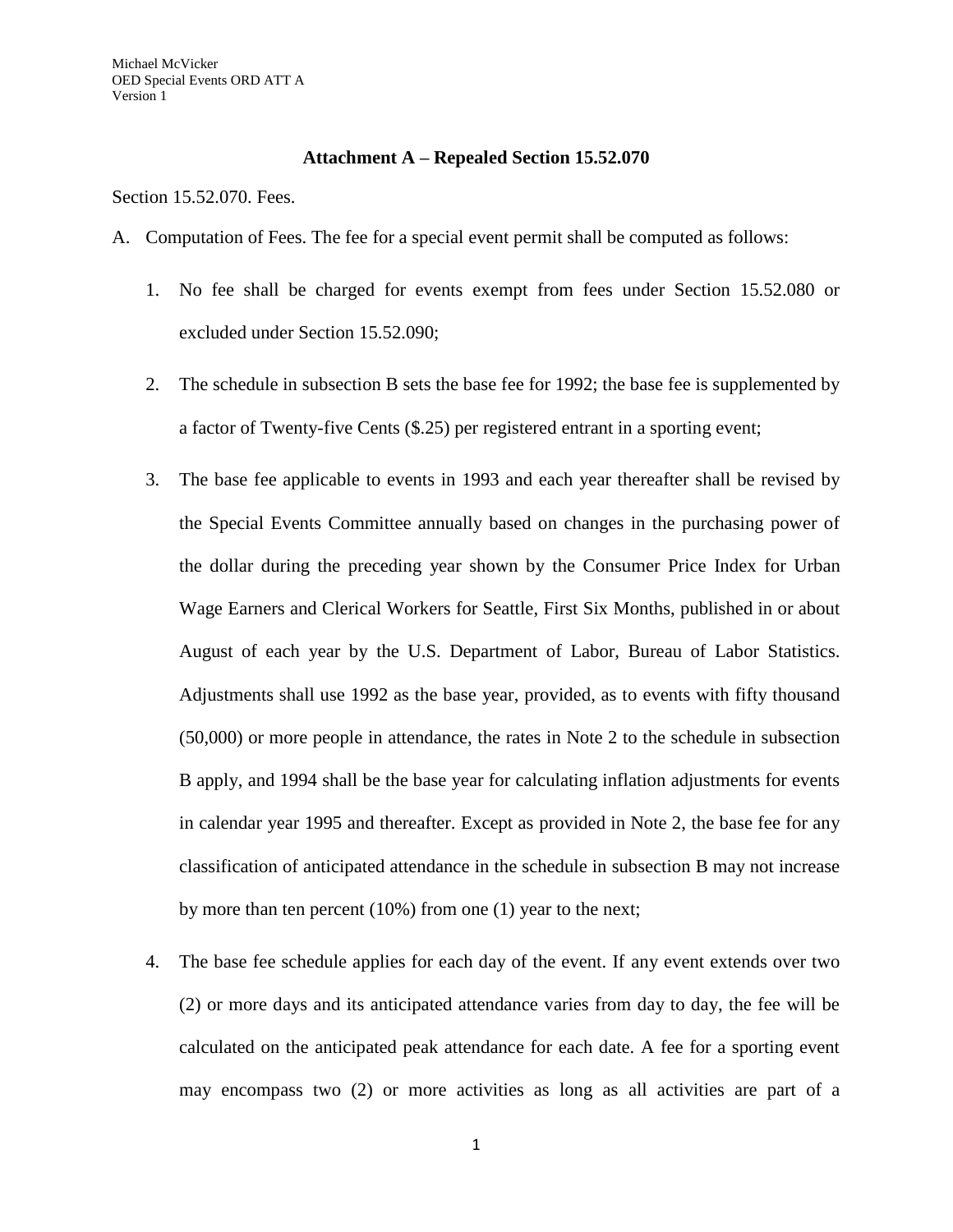coordinated program. A fee for a day-event in the same area or along the same route encompasses all activities that occur as a part of that event within the block segments or park areas of the permit. When a day-event occurs with a sporting event or parade outside the area of the permit, the fee will be based on the charge for both events. The fee for an event that extends for two (2) or more days is the sum of the charges for each day;

5. These fees for a special permit do not displace any other fees required by ordinance for the event.

No special event shall be exempted from paying the fees in subsection B except those activities described in Sections 15.52.080 and 15.52.090.

B. Base Fee Schedule per Day of Event.

\_\_\_\_\_

| "Anticipated<br>Attendance"<br>on Date (Note 1) | "Sporting Event"<br>or "Parade" |              | "Day-Event"  |              |
|-------------------------------------------------|---------------------------------|--------------|--------------|--------------|
| Number of People                                | No Fee                          | "Entry Fee"  | No Fee       | "Entry Fee"  |
| $50 - 1,000$                                    | \$<br>100.00                    | \$<br>500.00 | \$<br>100.00 | \$<br>500.00 |
| $1,001 - 5,000$                                 | 250.00                          | 1,250.00     | 250.00       | 1,000.00     |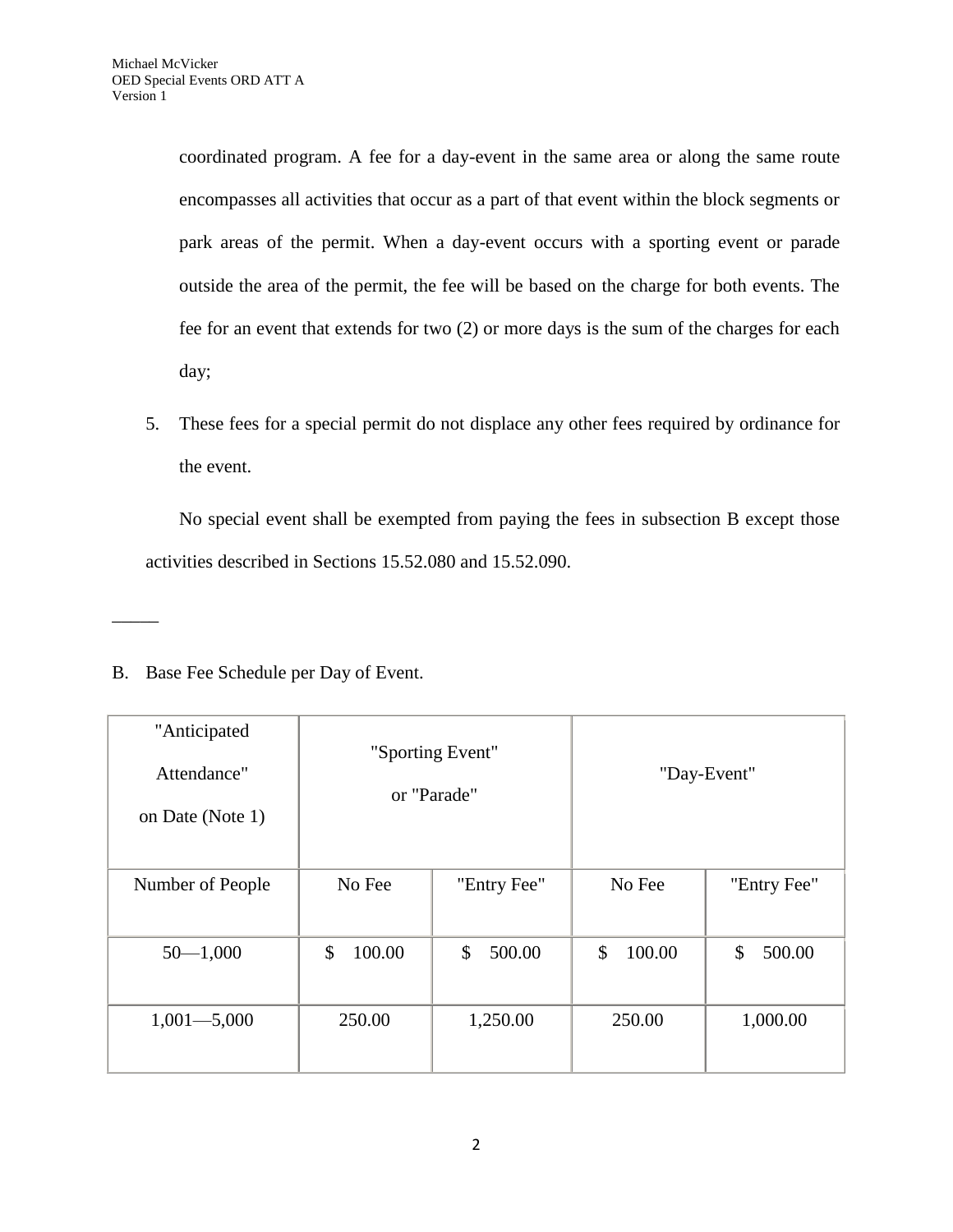| $5,001 - 10,000$  | 500.00    | 2,000.00  | 500.00    | 1,500.00  |
|-------------------|-----------|-----------|-----------|-----------|
|                   |           |           |           |           |
| $10,001 - 25,000$ | 1,000.00  | 3,000.00  | 1,000.00  | 2,500.00  |
|                   |           |           |           |           |
| $25,001 - 50,000$ | 3,000.00  | 6,750.00  | 3,000.00  | 5,500.00  |
|                   |           |           |           |           |
| 50,000 or more    | 10,000.00 | 12,000.00 | 10,000.00 | 12,000.00 |
|                   |           |           |           |           |

Note 1: Terms in quotation marks are defined in subsection C.

Note 2: During 1993, the base fee for an event with an anticipated attendance of fifty thousand (50,000) or more people shall be Fifteen Thousand Dollars (\$15,000.00) for an event free of charge for the public, and Seventeen Thousand Dollars (\$17,000.00) for an event with an entry charge to the public. During 1994, the base fee for such an event shall be Twenty Thousand Dollars (\$20,000.00) for an event free of charge to the public, and Twenty-five Thousand Dollars (\$25,000.00) for an event with an entry charge to the public.

C. Explanations of Base Fee Schedule.

The "anticipated attendance" is calculated as everyone present at the peak time for the event, including participants, spectators, performers and patrons.

A "day-event" occupies a portion of a public place and/or park, typically with booths or stands, an exhibition, activities on a stage or platform, and/or amusement rides. Examples